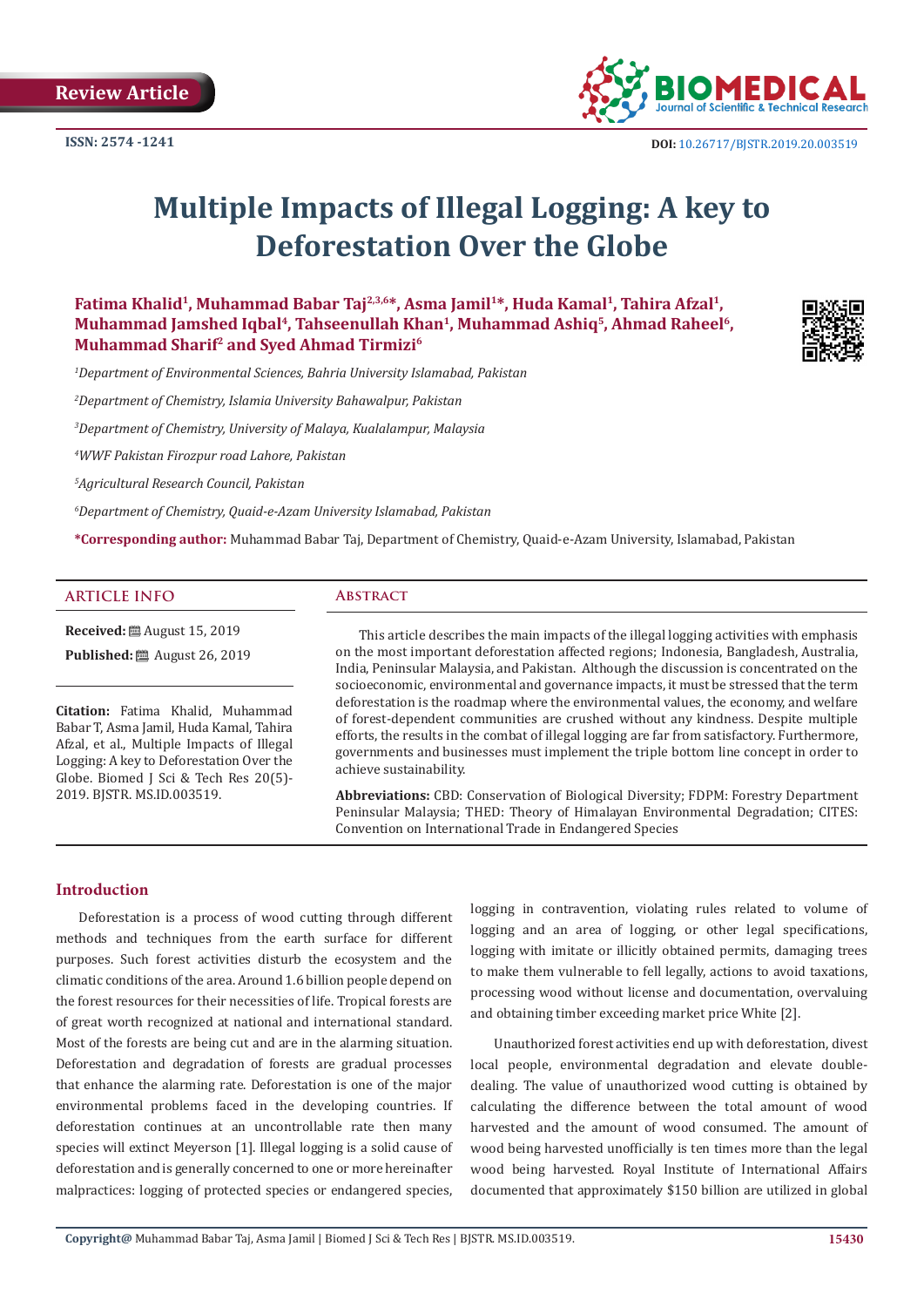trade of wood products and globally for unofficial forest activities ten times more than this amount is utilized. There are different methods to estimate unofficial wood cutting which includes wood flow analysis, interview-based data, statistical comparison of import and export. The amount of unofficial wood harvesting varies depending upon the supply and demand for wood Peck [3].

# **Ranking Scales**

According to Transparency International rank table, Indonesia comes in the 1 number of being the most corrupt country, and the level keeps rising in regard to corruption in the forest sector. The recent rise is noted down by several investigations and environment-related reports with regards to International Forestry Research Smith, et al. [4]. There are some 10 factors that need to be considered while ranking countries: the rule of law, invasiveness of government, monitoring effectiveness, market openness.

Country ranks come from 0 to 100, more will be the rank in numbers, and progressive will be the economy, some countries names are being mentioned in this like Singapore comes in the highest number in this context. Coming towards the ranking Asia Pacific, South and Central America, and the Middle East/North Africa arrives in the same range of numbers from 57.5 to 60.0, While Sub Sahara has the lowest number 53.7 and the highest range is being detected in North America 66.1 to 73.8. When EU countries are on the list attention was involved as countries like Estonia and Lithuania comes on 16 and 23 that isn't the truth in the case of forest-related offend Ericsson et al. [5]. It was disclosed by Environmental Investigation Agency in Honduras that there was a pile of corruption and illegalities by politicians, the State Forestry Administration, Timber companies, loggers, transporters, mayors and police. While working on Indonesia, Ghana and Cameroon same conclusions are being made. One of the main problems that arise while solving the issue of illegal deforestation was the difference of interest between State, Government and Stakeholders. After the Suharto era, Indonesia local sovereignty presented district governments immense role in the management of natural resources, aggravate forest loss Cashore, et al. [6].

# **International Status of Deforestation Caused by Illegal Logging and Trade**

Forests are the resource that naturally regulates the climatic conditions and concentrations of  $CO_2$  in the area. Rapid industrialization and urbanization cause increased deforestation. The fast and unchecked cutting of green cover resulted in unbearable losses and caused worst disasters Petak [7]. A study on 'Illegal Logging and Related Timber Trade' reported that China depends upon all tropical forest regions and Russia for illegal timber whereas India depends on Southeast Asia. China consuming the illegal wood with a worth of USD (United States Dollar) 3295.7 annually, Vietnam of USD 767.3, India of USD 596.5, EU of USD 453.9, Thailand of USD 101.4, USA (United States of America) of USD 88.2, South Korea of USD 22.4, Japan of USD 15.1, Malaysia of USD 12.1 and Australia of USD 1.1. The producers of illegal wood are Southeast Asia includes Myanmar, Cambodia, Indonesia and Brazil exporting illegal wood with a worth of USD 3471.4, Russian Federation of USD 1265.6, Oceania of USD 685.2, Congo Basin of USD 521.4 and South America of USD 387.1 Jianbang, et al. [8]. Illegal logging is a key to deforestation over the globe, degrading the environment and give rise to the underground market economy. Some countries are playing a remarkable role in interstate commerce for wood/ timber products. The peak producers of illegal timber are Myanmar, Cambodia, Indonesia, Brazil, Russian Federation, Oceania, Congo Basin and South America. The peak users or importers of illegal timber are China, India, EU (European Union), Thailand, USA, South Korea, Japan, Malaysia, Australia and Vietnam. China is a leading country in utilizes the illegal wood followed by Vietnam and India Marcussi [9].

#### **Cases of International Deforestation**

**Indonesia:** When we check the overall performance of the world with respect to the protection of forest "Indonesia" is one of the countries where this needs to be implemented the most. As the cause of a broad range of endangered species like tigers, elephants and orangutans exist in it so as a distinctive range of biological forest exist in it. But the sad reality is Agriculture Production and illegal logging is being noted to be the main culprits of change in forest cover. However, from 1990 to 2010, Indonesia had raised its forest cover from 10 to 14%. It had been observed that even if an area had been mentioned as protected still this doesn't stop the deforestation from happening. Due to this mentioning of government as an area to be protected area, it might stop the local community for utilizing forest resources this leads to a decrease in the monitoring of that area and an increase in illegal logging activities. One of the reason formations of forest protection noted to ineffective is the cause of uncertainty in landholding or land allocation rights that leads to decline in monitoring and implementation. However, one thing was noted that in National Parks logging activates decline but that doesn't mean that such activities had completely been ended. Deforestation activities don't seem to be declined in Sumatra protected areas. However, almost 56% of deforestation had been reduced in low land areas of Kalimantan from 1985 to 2001. But the graph altered as from 1996 to 2002 around 2 million hectors forest cover was declined. This current studying was focusing upon the functional scenario of seven Indonesian forest protected areas introduced between 1999 and 2012.

Finding of how from space to space variation has been observed in the functional behaviour of these parks. As Indonesia was a vast area with respect to the forest so the deforestation threats in it vary from region to region. Regarding the current forest data in the end effect on national average preserves has been noted which denoted that 1.1% of forest cover; decrease had been noted with corresponding to impact on individual parks extend the increase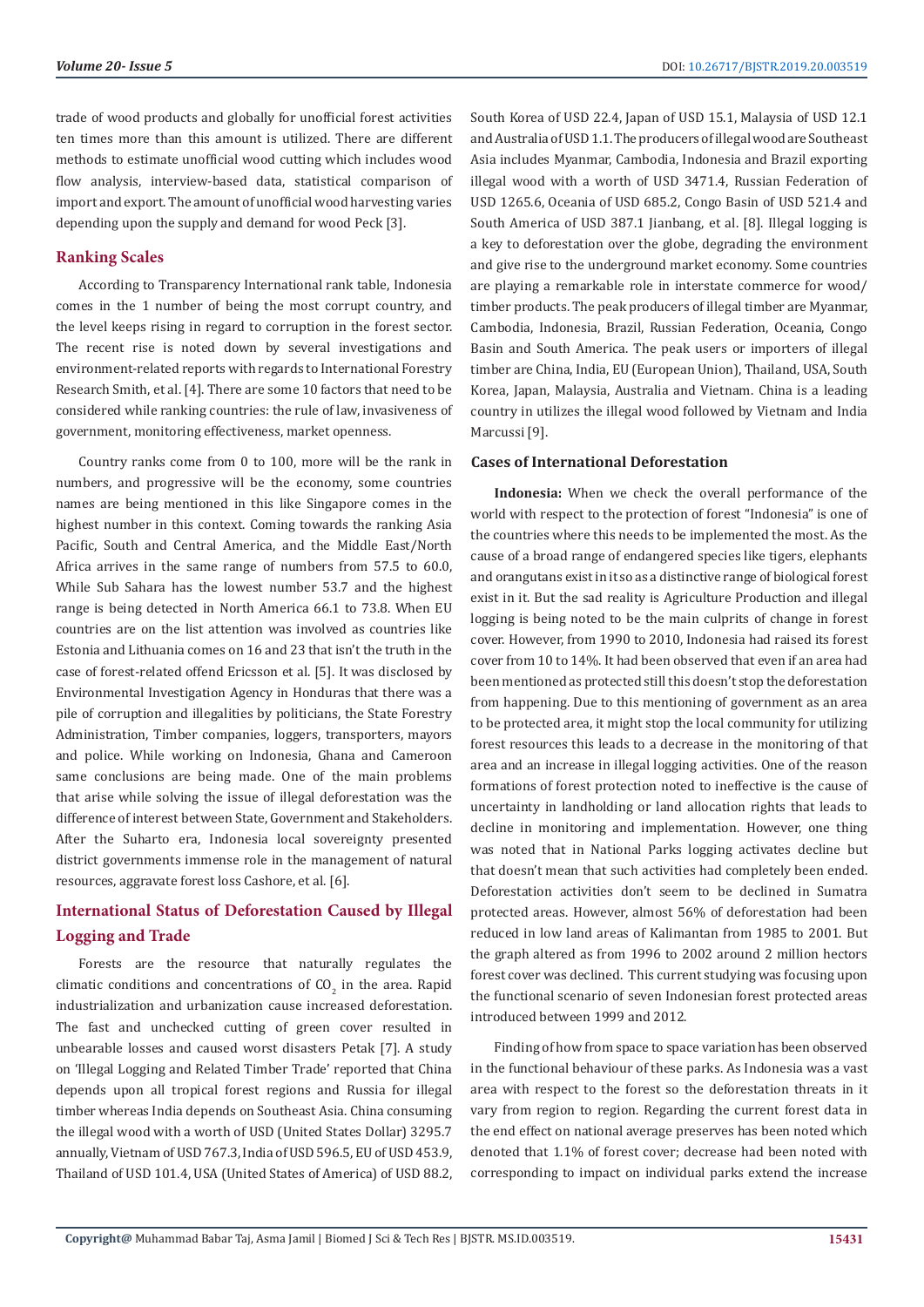noted was 5.3% but the overall Parks impact was different than national average range. Prejudice in the data may have contributed in the divergence of the determined result however it had been observed that Sebangau National Park was more efficient in working comparatively to other parks in the protection of forest cover Shah et al. [10]. Over the past Indonesian government is trying to play its role in solving out the issue of Deforestation (Illegal) for this it has followed some steps for its solution along with its trade.

While following the steps of this leads to the formation of national timber legality verification system (SVLNK), that involves an explanation of legal framework and also enhancing the involvement of stakeholders with forest sector. Private sector reacted in a positive way by promoting awareness of Deforestation (Illegal). These results identified the growing rise of the plantation with minimization in deforestation activities. Land use planning upgradation is needed along with forest conversion needed to be raised as well. Hence for the accomplishment of this activity appraisal in the number of trained officials needed. To solve out the problem of rising in corruption government needs to properly give rights of community living in these areas one way is to allocating the land to these people by the process of mapping and registration Noe, et al. [11].

**Bangladesh:** In Bangladesh, the forest covers use to be around 17.8%. But this forest cover gets disturbed a lot due to massive deforestation which will be leading towards several problems. The study was mainly focusing on the areas of tropical moist deciduous Sal forests. Methods that were actually used for data collection are primary and secondary data, for primary data collection questionnaire surveys is used which comprises discussion with the local community, while for secondary data collection experts and literature review get used. 2 large group of forest people are used each consist of 60 people both forest dependent and independent people. The study comprises opinion from four "Range officers" and Assistant Conservator of forest in Madhupur Sal forest. At the end from the findings, it gets concluded that illegal logging is the key factor that is playing its role in the massive amount of deforestation. About 53% of dependent and 26% of non-dependent (non-ethnic) group were not capable of meeting the food requirements all the year and only 10% can make it half year. Illiteracy is observed to be responsible for deforestation as people doesn't have any other way of earning money and meeting their needs. Poverty is a major cause of deforestation and its massive amount is leading towards Illegal logging. People migrate towards Sal forest for achieving a settled and established lifestyle Fox, et al. [12].

**Australia:** Illegal logging is lucrative international trade at a global level related to corruption, violating human rights, enhancing criminal networks and environmental degradation. According to a study by Global Financial Integrity in 2017 declared the illegal logging activity as the third largest global criminality in cost after counterfeiting and drug trafficking Wyler et al. [13]. The total worth of timber products imported by Australia every year is near

Australian \$8.1 billion. Estimates concluded by the Department of Agriculture and Water Resources are around Australian \$800 million which may come from illegally logged wood; Nevertheless, the federal government is accepting the wood and diluting the laws and regulations to inhibit the activities causing illegal logging. The companies might not know about wood being coming from which source and consumers are in the dark that purchased the wood product are produced by legal wood. As the Australian government acknowledged that while checking for legality challenges are faced in illegal wood trade through bribery. It is common to have errorfree government documents and certifications for illegal wood. Neither the European Union nor the United States regulation admits the third-party certification in order to guarantee wood as legal Rhodes, et al. [14].

**India:** It was reported that 42% of the entire international trade of Roundwood and sawn wood is gained by means of illegal cutting; with a worth of rupees 427 billion. At the international level, India is considered to be the third largest importer regarding illegal wood. China is the largest consumer of illegal wood with a worth of rupees 223 billion per annum and followed by Vietnam consuming illegal wood with a worth of rupees 52 billion. The illegal wood imported by India worth rupees 40 billion, contributing around 10% of the illegal wood trade worldwide Arets, et al. [15]. A study released at a global meeting of United Nations Conservation of Biological Diversity (CBD) about 'Illegal logging and Related Timber Trade' documented that one-third of the total amount of tropical timber trade obtained illegal forest activities Izursa et al. [16]. Due to legality verification of timber is required by other developed countries the salesmen switched their traffic timber trade to countries like China and India; where lack of laws is implemented, and economic growth demands illegal timber. The largest consumers of illegal wood; China, Vietnam and India increased the consumption by 50% from 2006-2013. India imports illegal timber from Southeast Asia Publishing and Centre [17].

**Peninsular Malaysia:** The study summarizes the trends and present status of illegal logging in Peninsular Malaysia. The data collected was based on governmental and non-governmental sectors including the Forestry Department Peninsular Malaysia (FDPM), International Tropical Timber Organization (ITTO) and Food and Agriculture Organization (FAO). The gathered data was statistically analyzed to get cogency of the relationship between legal and illegal log production. The study showed increasing trends of illegal logging. 18% of the total wood cutting per annum is gained through illegal activities. There is an inverse relationship between the legal and illegal log obtained. The main cause of illegal logging in Peninsular Malaysia was never clearly spotted but according to some NGOs illegal logging in Peninsular Malaysia is caused due to lack of law enforcement which gave rise to corruption within forest authorities Shanmugam [18].

**Pakistan:** In Pakistan, between the rate of consumption and supply, there exists a fearsome gap. Here's a recording of past and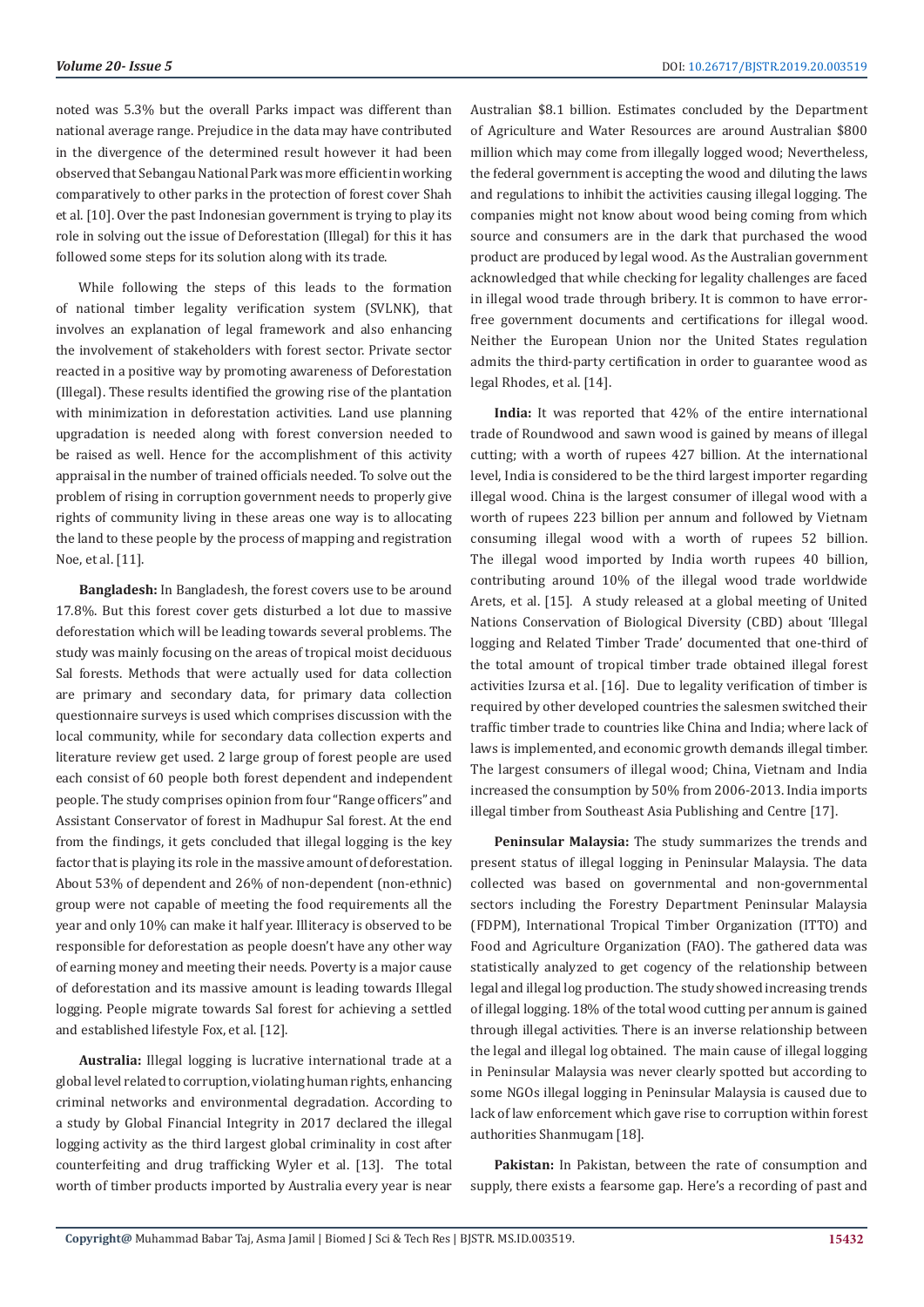present wood consumption recording in 1993 wood supply was 18 % insubstantial and in 2013, this rise to a quarter of average consumption. About the other recordings, its validity is not evident. Due to illegal logging timber was taken away in a massive ratio from the public forest. There was theory also exist about Himalayan forest also that is Theory of Himalayan Environmental Degradation (THED). It explained that in the Himalayan region due to overpopulation pressure gets building up on the mountain ecology. The other important factor was that socioeconomic pressure was building up as urbanization is raising more lowland areas are converting into cities and so the demand is clashing with the supply of wood Penh [19]. The decrease in a number of the forest is also been observed as the government didn't succeed in the formation of a relevant institutional system for forest management. Another main reason for the decrease in a number of the forest is due to the closeness of private forest contractors and forest officials which contributed towards illegal logging activities.

Pakistan has strived to overcome "Timber Mafia" which basically means groups or individuals who illegally cut trees and sell them for their benefit without a warrant. At the time of independence Pakistan had 7% green cover but after Bangladesh separation in 1971, it was reduced to less than 5%. The forest cover (% of land cover) calculated by World Bank in Pakistan was 1.91 as of 2015. The top value of forest cover in Pakistan was 3.28 in 1990 and the bottom value was 1.91 in 2015 over the past 25 years. Pakistan is now left with only 2-5% of its forest cover and so is at a critical point. Islamabad because of the presence of Margalla Hills National Park is one of the lush green capitals which is facing deforestation. Bare lots and arboreous areas are being chopped off leaving behind only twisted yellow ankle-high sapwood. The amount of economy used in the underground market economy at the global level is \$1.81 trillion includes \$7 billion for illegal logging. Pakistan contributes about \$6.53 billion in the underground market economy including \$782 million for illegal logging. These values are based on annual illegal wood harvesting Nazir et al. [20].

# **Main Impacts**

# **Socio-Economic Impacts**

In many parts of the world eradication of forests is causing the shortage of ownership rights to forest communities and a result of which huge amount of pressure is being settled on native populations which will force them to shift to more densely populated areas. It is a fact that the conflict between wood industry interests and local communities are multiplied due to extremely uncertain land ownership relations Izursa et al. [16].

Several areas in the world are practicing illegal logging and cause the destruction of forests. The socio-economic impacts caused by large-scale illegal logging activities are listed hereinafter: desertification, drought, loss of traditional cultures and increased runoff, economic loss, loss to soil fertility, human rights violation and increased ratio of homeless people Reboredo [21]. The social impact is a broad category of impacts. The most important is that it disrespects the law and rule of a nation and related to corruption. It weakens the rights of property holders of the forest communities. Lack of identification of land use and resource use is involved causing negative impacts on local communities. As these forests are the homelands of a great number of people and threaten their lifestyle and needs which give rise to conflicts (TEFSO).

The profit generated by these illegal activities may fund national or regional conflicts. This is practiced in countries such as Myanmar, Cambodia, Liberia, Democratic Republic of Congo and many areas around the world (TEFSO). In Indonesia conflicts related to timber may cause damage to property, injuries and even deaths. The fastgrowing economy of China is imposing great pressure on wood consumption by means of the huge amount of wood being imported and increasing plantation Reboredo [20].The economic impacts are that when trees are cut down without permits and then smuggled abroad the financial loss is faced by government in different ways. These losses are in the form of taxes and duties that are not paid by smugglers or in another word through corruption (TEFSO). The illegal logging also disturbs the timber markets in a way by lowering down the timber prices which leads to unsustainable forest management (TEFSO). Some studies declare that labours hired for illegal logging are paid more in comparison to other labour force. The illegal logging estimation reported by World Bank in 2006 is approximately US \$ 15 billion annually which includes the loss of US \$10 billion by legal forest industry and the US \$5 billion by the government in revenues. The timber product worth at global level has reduced by a great percentage due to illegal logging Reboredo [20].

# **Environmental Impacts**

High level of deforestation is taking place due to illegal logging in the world. At a huge catastrophic level, illegal logging activity is taking place which are converting the forests into grasslands and a considerable decline in plant and animal species are also observed. In the protected areas illegal logging practices can cause the rare plant and animal species to become threatened Reboredo [20]. Destructive floods, damaged landscapes, polluted air and drinking water can result due to deforestation. And the area will become more exposed to climate change Kolstad et al. [22,23]. Deforestation has its wide range of impacts in respect to biodiversity, which leads also towards the extinction of species due to the falling in the amount of tree count. There is an estimated 30% of remaining habitat cover in regards with the extinction threshold Tacconi [24].

It is found that approximately 420 million tons of carbon are annually present in the industrial roundwood taken off from the global forests. Some amount of this carbon in the industrial roundwood is stored in products and it remains there for a prolonged period whereas much of the carbon is send back quickly to the atmosphere. Peatlands are being degraded in Indonesia because of deforestation (legal and illegal), frequent fires and drainage which result in an extensive release of peat soil carbon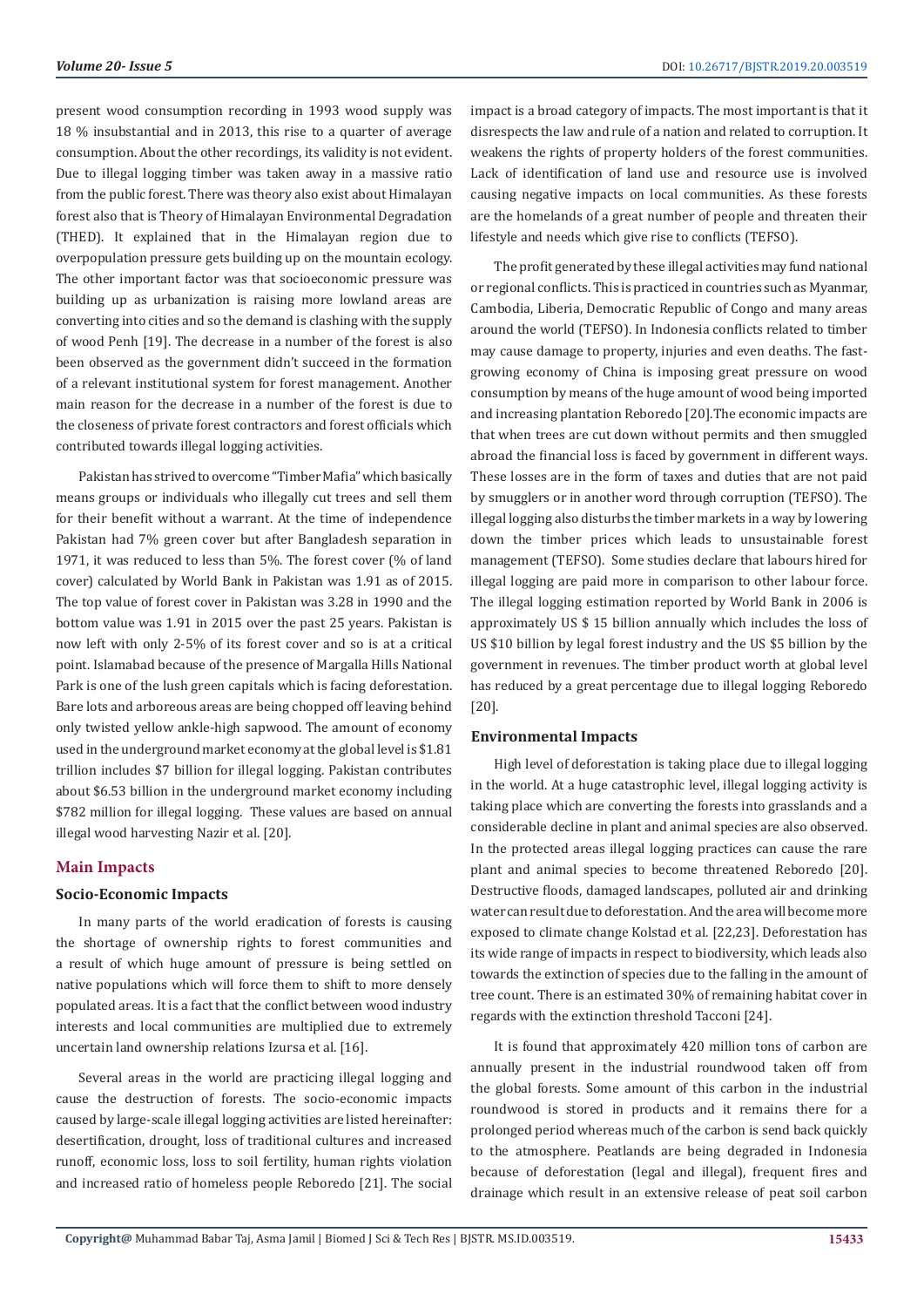into the air. A study was carried out which by using remote sensing data and field inventory found out that the rise in the groundwater level inside the drained peat swamp forest could decrease the emission of  $CO<sub>2</sub>$ . China in 1998 faced immense flooding along pearl, Yangtze and Songhua rivers. Due to which thousands of people died and millions became homeless. Though the cause was heavy rainfall, what basically triggered the disaster was huge deforestation and decreased control of water runoff. 1800 people were killed in a landslide in the Quezon Province of Philippines in 2004. It was found that deforestation played a major role in this disaster. The Convention on International Trade in Endangered Species (CITES) put forward the tree species which are found to be in danger are Afrormosia (*Pericopsis elata*) in Africa, bigleaf mahogany (Swietenia macrophylla) in the Americas and Ramin (*Gonystylus spp*.) in Southeast Asia. In Honduras, the species at risk are Tropical Cedar and Mahogany Reboredo [20]. Tanjung Puting National Park in Indonesia is considered to be Southeast Asia's biggest protected area of swamp forest. The tree species it contains are Ramin (*Gonystylus spp*) and Meranti (*Shorea spp.)* and the most popular Orangutan.

 A study was conducted by EIA/Telepak which found out several illegal logging cases dictated by the authorities themselves who captured the Ramin loadings and found out Ramin factories which were operating without a license. According to the Indonesian government, 37 out of 41 national parks in Indonesia are facing illegal logging. The Sumatran rhino (*Dicerorhinus sumatrensis*) has reduced to very less in number, less than 40 individuals are found to remain in Peninsular Malaysia and the state of Sabah. The Northern Sierra Madre mountain range of the Philippines contains "The last great forest" which contains two endangered animals found in the world the Philippine crocodile and the Philippine eagle and magnificent tree species this is because of the spread of deforestation. In Sumatra and Borneo in 1997 and 1998 massive fires were spread which were caused largely due to plantation and timber companies. In the province of East Kalimantan, four Million hectares of land was destroyed about 176 firms were indicted for intentionally setting fires Reboredo [20].

#### **Governance Impacts**

Forest department needs to work on controlling the crime regarding forest and also should check and balance the problems which people living in forest areas face making their equitable distribution on taxes, and also taking care of the part they play regards to the forest. In Asia Pacific region illegal logging and deforestation are been a forever recognizable environmental crime. What's more obvious is Indonesian forest ministry has condemned Malaysia and China for giving privileges to wood industries which is unfair by taking illegal wood. The wars in Cambodia started in 1970's and become more enlarged till the early 1990's in the Congo area, so in 2001 UN used the phrase "Conflict timber" which was associated with these civil wars. Timber conflicts are spread

worldwide some other examples are Indonesia, Burma, Philippines, Liberia. For financing the military operations in Liberia its president Charles Taylor apply such conflict timber to destabilize Guinea, Sierra Leone, and Ivory Coast. In the last decade around 200 forest rangers died in the Democratic Republic of Congo because of Charcoal trade at over US \$28 M and its threatening habitat of humans along with gorillas. Due to the following things Timber conflict arises:

- **I.** When military forces and government get involved
- **II.** Some fewer chances also arrive due to economic issues
- **III.** When land and timber resources are not certain

**IV.** When there are fewer possibilities of recourse in the implementation of the legal system Sheikh, et al. [24].

#### **Role of Media**

Media highlighted this issue in a positive way by increasing public awareness on this matter and also the trade of wood done by illegal logging. But one thing to note down in illegal logging manner is highlighting the problems doesn't mean that change is going to get occur straightway but notifying the problem towards people is important. Media assessment helps to find out how this issue is being communicated in the various country or the actions being taken for it. For research both international and national media being studied from 2009-12. National media source studies get done by using three online sources related to illegal logging information. International media sources were accessed by online media database Factiva. In the end, the results suggested that from 2001 major increase observed in 2007 than decline happens. Some increase did get observed in 2010 that gets communicated by the number of articles being written down. In international media mostly, articles from 2010-12 are being written regarding palm oil production and decline, forest conversation not specifically mentioning illegal logging. This decline regarding illegal logging also gets plotted in national media as well the only rise observe is in 2008 Janssen, et al. [25,26].

### **Conclusion**

This review focuses on cases of deforestation in term of illegal logging at the international level and their Socio-economic, environmental and political impacts. It points out to the factor that we need to check our protection system otherwise in future the situation will turn out worst. This study interacts the reader that are trying to make conservation policy it will help in checking the past and present forest cover data. It will help in observing the encroachments that are been building around the National Park in various countries.

### **Conflict of Interest**

The authors declare that they have no conflict of interest.